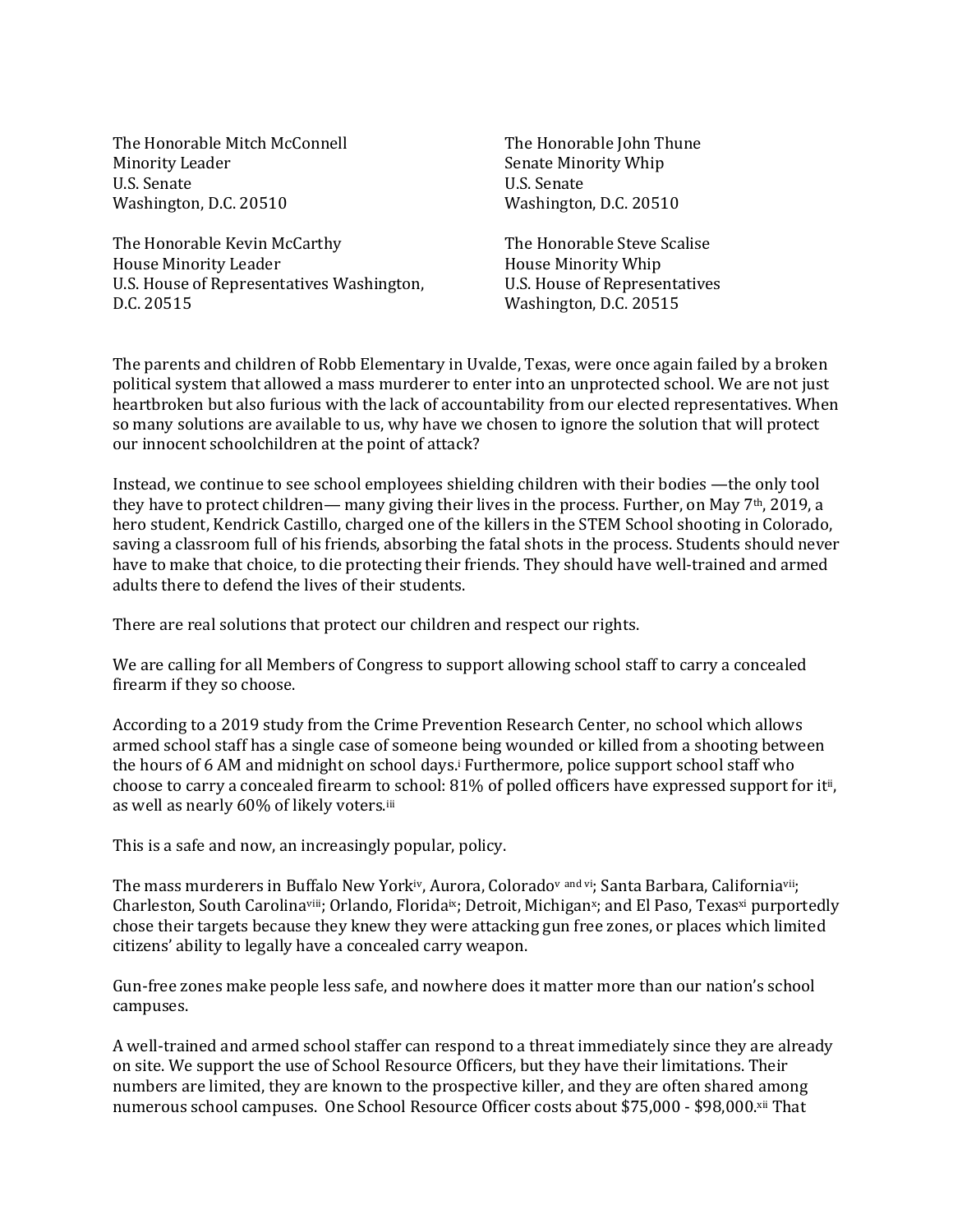sum can be used to train multiple teachers and staff, not just pay for one School Resource Officer. More school staff members who choose to be armed will be in more locations with the school campus simultaneously, compared to just School Resource Officers. This approach is not only better for our children and educators, it is a much lower financial burden for school districts. But even if costs are still a concern, some private groups raise private funds to support school security.xiii

There are many community-based programs —both private and non-profit— which can train school staff to be effective at stopping a mass shooter. Police, former military, or civilians with experience in training defensive use of firearms, can all help train educators to be safe, effective, and coordinated in handling firearms and responding to a potentially fatal threat. With so many options to receive training from experts, it is inconceivable to us that anyone would object to allowing school employees to exercise their Constitutional rights at work, and defend innocent life in the process.

We must also recommend that any training that is required for teachers should not be more onerous than what is required of law enforcement for that same specific skill-set. School employees have been trained all over the country to be effective guardians on campus, and are attending highlevel training.

Our love and admiration for these school staffers, as well as students, compels us to write this letter. Even when left defenseless by state and federal law, these school staff members —teachers, coaches, counselors, and more— will protect our children at the cost of their lives.xiv

One of the teachers at Robb Elementary in Uvalde was "found embracing children in her arms pretty much until her last breath."xv That teacher is a hero who loved those children. But the law never gave her or any other teacher the choice to arm themselves. This failure made the Uvalde mass murder all the more likely to happen. There are many examples of teachers acting as human shields or even attacking a murderer with nothing more than their bare hands.

School teachers and staff have the mindset to protect children, their sacrifices make this clear. We must give them the choice to use all means necessary to protect themselves and their students. Legislation such as Representative Thomas Massie's H.R.7415, the *Safe Students Act*, would put an end to schools being dangerous gun-free zones, which is where 94% of mass shootings occur.xviThe Deadly *Gun Free School Zones Act* was put in place over thirty years ago and since then mass shootings at schools have only increased. Criminals don't follow the law. We know this.

It is with heavy but optimistic hearts that we ask all you and your colleagues to make choices that we know will save the lives of those most precious to us —our children and grandchildren.

Sincerely, 

Laura Carno Executive Director of FASTER Colorado

Joe Eaton Program Director of FASTER Saves Lives

John and Maria Castillo Parents of the Hero of STEM School, Kendrick Castillo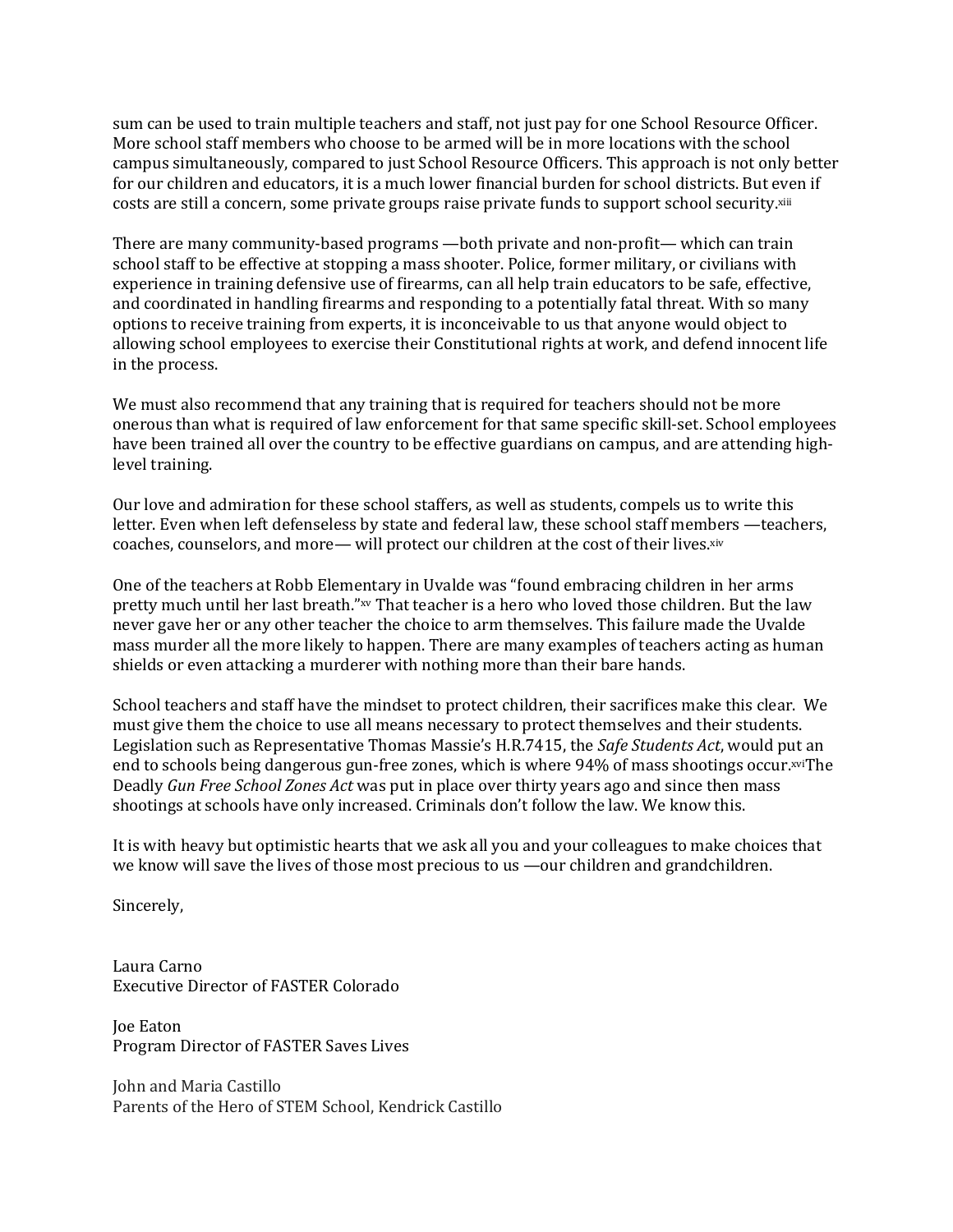Evan Todd Father and Columbine Survivor

**Brett Titus** Retired METRO SWAT/K9 Officer and CEO of LifeSpot

Sean Maloney Founder and Attorney for Second Call Defense

Steve Reams Sheriff, Weld County Colorado

Deborah Flora President and Founder, Parents United America

Lesley Hollywood Founder and Director, Rally for our Rights

Steve Rosenoff 22-Year Veteran Teacher (retired), Lacey, Washington Brian E. Rau, Ph.D. Superintendent, Manchester Local School District, Ohio

Charles McMahan Superintendent, Porter Consolidated Schools, Oklahoma

Erik Bostick Teacher, Mad River Local Schools, Ohio

<sup>&</sup>lt;sup>i</sup> John R. Lott, *Crime Prevention Research Center*, Schools that Allow Teachers to Carry Guns are Extremely Safe: Data on the Rate of Shootings and Accidents in Schools that allow Teachers to Carry, 29 May 2019 ii Police One, https://www.gunowners.org/wp-content/uploads/2020/05/PoliceOnes-2013-Gun-Policy-Law-Enforcement-Survey-Results.pdf (March 2013)

iii Solange Reyner, "Poll: Majority Says Arming Teachers Would Make Schools Safer", *Newsmax*, at: https://www.newsmax.com/newsfront/teachers-guns-poll/2022/06/01/id/1072493/ iv See shooter's manifesto

v Maria L. La Ganga, "James Holmes' notebook: Opposing views of Aurora shooter's mind-set," Los Angeles *Times* (May 26, 2015), at: www.latimes.com/nation/la-na-holmes-notebook-evidence-20150526-story.html vi John Lott Ir., "Did Colorado shooter single out Cinemark Theater because it banned guns?" *Fox News* (September 10, 2012), at: https://www.foxnews.com/opinion/did-colorado-shooter-single-out-cinemarktheater-because-it-banned-guns

vii John Lott, "Do Mentally Ill, Multiple Victim Killers Purposefully Pick Targets Where Victims Are Most Vulnerable?: The Case of Elliot Rodger," *Crime Prevention Research Center* (May 26, 2014), at:

https://crimeresearch.org/2014/05/do-mentally-ill-multiple-victim-killers-purposefully-pick-targetswhere-victims-are-most-vulnerable-the-case-of-elliot-rodgers/